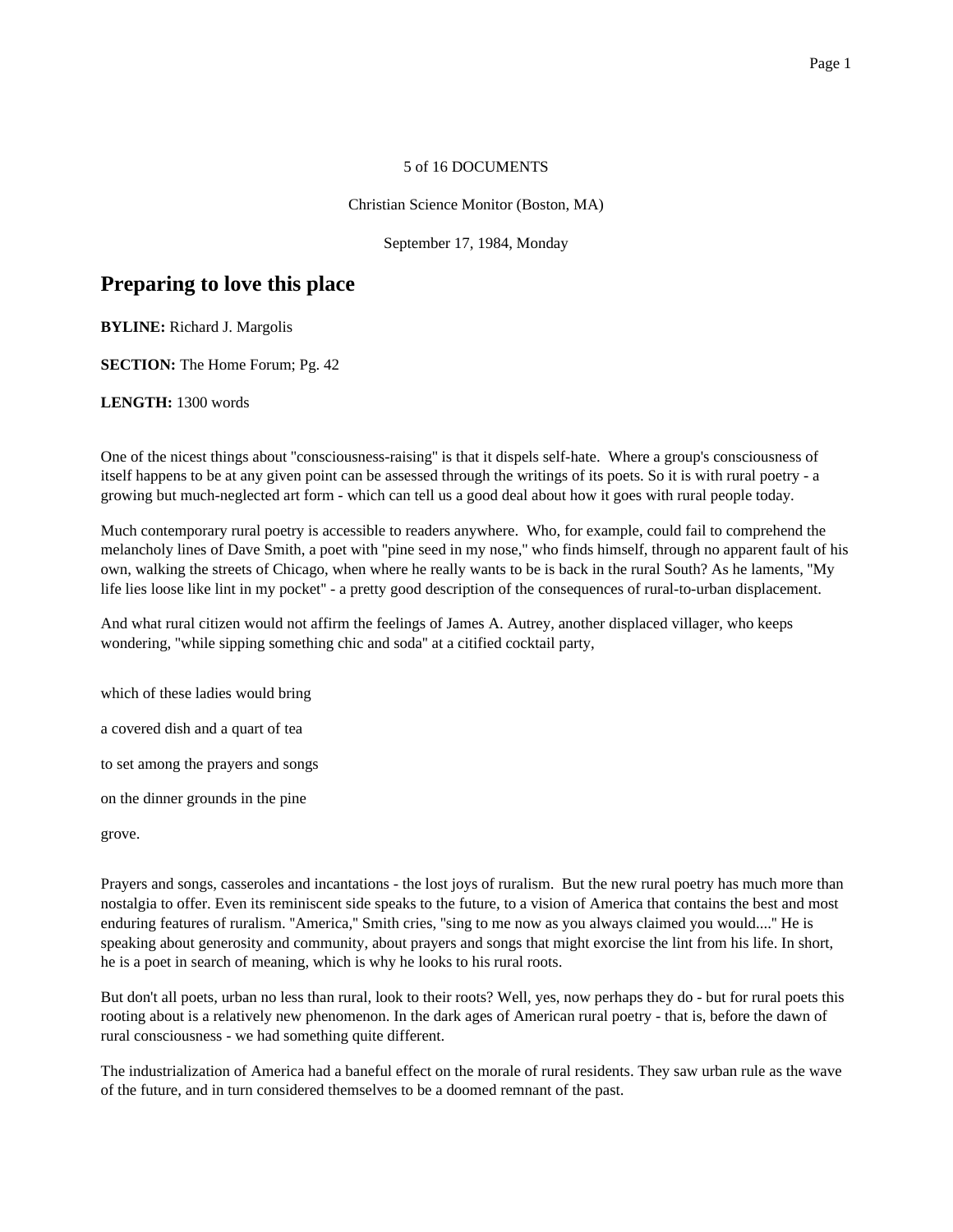The rural poetry that got written back then - I'm talking about after the Civil War - is what critics now call ''genteel'' verse. It romanticized the past while keeping a discreet silence about both the present and the future. If there is such a thing as ''false consciousness,'' there may also be a false nostalgia - of the sort, perhaps that was practiced by James Whitcomb Riley, with his backward glances and folksy misspellings. Just two of his many forgettable lines will suffice here:

Let's go a-visitin' to Griggsby's

Station -

Back where we ust to be so happy

and so pore!

Riley himself was pretty rich but, in his view of things, rural happiness and rural poverty went together. You couldn't have one without the other.

By the early 20th century, rural nostalgia had given way to something more biting and more bitter - the first sign of incipient rural consciousness. Rural poets back then didn't like their small towns. They didn't want to be where they were. To Edward Arlington Robinson, the routines and rhythms of small-town life were as "Familiar as an old mistake, And futile as regret.''

In those times that seemed so hard, and in those places that seemed so petty and mean-spirited, self-disparagement was a natural response. Edgar Lee Masters even mocked small-town poetry:

Seeds in a dry pod, tick, tick, tick,

Tick, tick, tick, what little iambics

While Homer and Whitman roared

in the pines!

(Poets always seem to have pine seed in their noses!)

What rural poets were facing in those days was a demographic disaster of historic proportions. Millions of young people were abandoning their farms and villages and seeking jobs or excitement in the cities. ''The farmhouse lights are going out all over America,'' lamented the president of the National Farmers Organization. ''Our world is vanishing.''

In vain did rural poets battle the urban tide. Vachel Lindsay tried the hardest, going on foot from town to town, reciting his poems in praise of village life and dreamily prophesying a cul-tural rebirth that would someday transform small-town America.

But the national mood was metropolitan - bigger was better - and most of the major poets preferred city lights to harvest moons.

Then a funny thing happened to rural America on its way to extinction. In the late 1960s it began to enjoy a demographic comeback, one that persists to this day. The 1980 census shows the rural sector growing at a faster rate than its metropolitan counterpart for the first time in 160 years.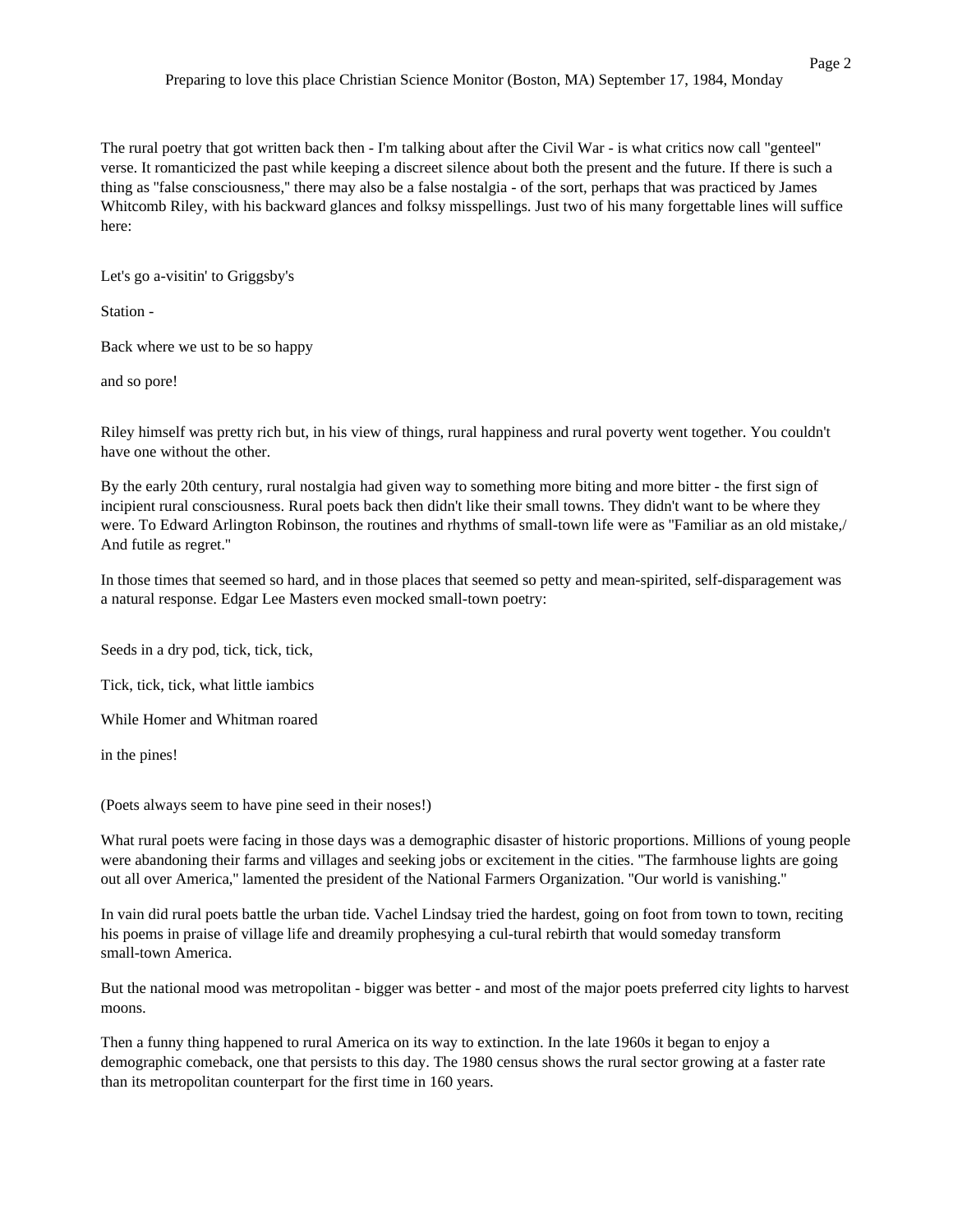It would be unwise to see in all this the stirrings of a ''back-to-the-land'' movement, since the actual direction taken thus far has been nonagricultural.

''We have a new distribution of people upon the land,'' writes Howard F. Conklin, professor of agricultural economics at Cornell University, ''one that has never before existed in the history of the human race. It is a pattern in which non-farm people live in the country, far outnumbering farmers in most rural communities.''

Poets, of course, have been part of that new distribution; and their works, in my judgment, reflect the new rural consciousness. The dimensions of renewal appear broad and generous, covering a variety of groups and ethnicities. Blacks in the South share in it, as do Hispanics in the Southwest and Native Americans throughout the country. A 1978 anthology titled ''On Turtle's Back'' includes more than 100 rural poets, all from upstate New York. A recently published bibliography of ''Contemporary Appalachian Poetry'' lists 122 works produced by 88 poets.

The listings can be taken as signs of a desire among rural residents to make their local affections memorable and explicit. Writes Michael McClure in ''At Night on the River'':

Let

us

prepare

to love this place

before we leave it ...

The Nebraska poet John McKernan makes a similar point when he lovingly lists what he calls ''The truly great works of man'': ''pouring milk into buckets of wood/ gathering long sheaves of prickling wheat .../ planting cabbage and garlic in the garden/ gathering the globed pear the parsley sprig.''

Rural poets can extol the commonplace simply by calling it to our attention - even though the subjects may be beneath urban notice. This is a point not lost on poets like William Stafford, who loves to mock city ways as he quietly praises rural life. In a poem titled ''Things I Learned Last Week,'' Stafford is full of valuable information.

Ants, when they meet each other,

usually pass on the right ...

A man in Boston has dedicated

himself

to telling about injustice.

For three-thousand dollars he will

come to your town and tell you

about it.

Though one should not read too much into Stafford's wry lines, it seems safe to say that he writes from a distinctly rural viewpoint. For instance, the quip about the Boston man asking \$3,000 to tell villagers about injustice draws some of its power from the familiar status of rural people. After all, when it comes to injustice, they wrote the book.